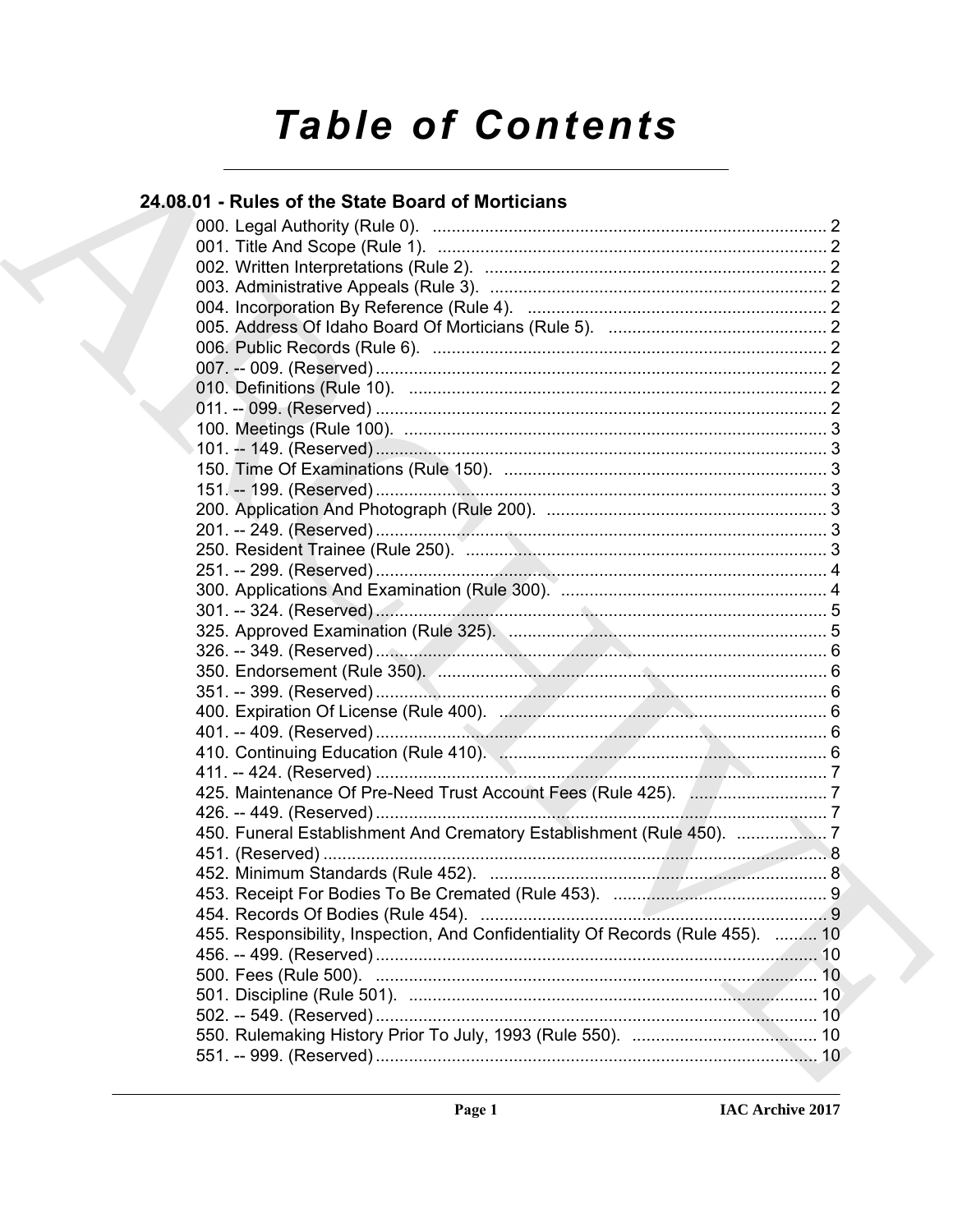#### **IDAPA 24 TITLE 08 CHAPTER 01**

#### **24.08.01 - RULES OF THE STATE BOARD OF MORTICIANS**

#### <span id="page-1-1"></span><span id="page-1-0"></span>**000. LEGAL AUTHORITY (RULE 0).**

The following rules have been adopted by the Idaho State Board of Morticians and the Chief, Bureau of Occupational Licenses in accordance with the provisions of Section 54-1106 and 54-1107, Idaho Code. (7-1-93)

#### <span id="page-1-2"></span>**001. TITLE AND SCOPE (RULE 1).**

These rules shall be cited as IDAPA 24.08.01, "Rules of the State Board of Morticians." (7-1-93)

#### <span id="page-1-3"></span>**002. WRITTEN INTERPRETATIONS (RULE 2).**

The board may have written statements that pertain to the interpretation of the rules of this chapter. Such interpretations, if any, are available for public inspection and copying at cost in the main office of the Bureau of Occupational Licenses. (3-13-02) Occupational Licenses.

#### <span id="page-1-4"></span>**003. ADMINISTRATIVE APPEALS (RULE 3).**

Administrative appeals shall be governed by the Administrative Procedure Act, Title 67, Chapter 52, Idaho Code. (3-13-02)

#### <span id="page-1-5"></span>**004. INCORPORATION BY REFERENCE (RULE 4).**

These rules do not incorporate by reference any document other than those sections of Idaho Code so referenced. (3-13-02)

#### <span id="page-1-6"></span>**005. ADDRESS OF IDAHO BOARD OF MORTICIANS (RULE 5).**

The office of the Board of Morticians is located within the Bureau of Occupational Licenses, 700 W. State Street, Boise, Idaho 83702. The Bureau is open between the hours of 8:00 a.m. and 5:00 p.m. each day except Saturdays, Sundays and holidays. The telephone number of the Board is (208) 334-3233. The Board's fax number is (208) 334- 3945. The Board's e-mail address is mor@ibol.idaho.gov. The Board's official website is http://www.ibol.idaho.gov.  $(3-29-10)$ 

#### <span id="page-1-7"></span>**006. PUBLIC RECORDS (RULE 6).**

The records associated with the Board of Morticians are subject to the provisions of the Idaho Public Records Act.<br>Title 74, Chapter 1, Idaho Code. (3-13-02) Title 74, Chapter 1, Idaho Code.

#### <span id="page-1-8"></span>**007. -- 009. (RESERVED)**

#### <span id="page-1-9"></span>**010. DEFINITIONS (RULE 10).**

<span id="page-1-14"></span><span id="page-1-13"></span><span id="page-1-12"></span><span id="page-1-11"></span>**01. Board**. The State Board of Morticians as prescribed in Section 54-1102, Idaho Code. (7-1-93)

**02. Bureau**. The Bureau of Occupational Licenses as prescribed in Sections 54-1106 and 67-2602, Idaho Code. (3-13-02)

**[CH](mailto:mor@ibol.idaho.gov)APTER 01**<br> **CHARCHIVE CONDUCT (BULLE 0). CHARCHIVE CONDUCT MORTGEADS**<br> **CHARCHIVE CONDUCT (BULLE 0). CHARCHIVE CONDUCT MORTGEADS CONDUCT**<br> **CHARCHIVE CONDUCT AND CONDUCT AT AN ORDER CONDUCT AT A CHARCHIVE CONDUCT A 03. Funeral Establishment**. Funeral Establishment means a place of business at a specific street address or location devoted to the embalming and care and preparation for burial or disposal of dead human bodies including all portions of such business premises and all tools, instruments and supplies used in the preparation and embalming of dead human bodies for burial or disposal, and including any chapel or other facility in which funeral or other religious services may be conducted. (4-11-06) other religious services may be conducted.

<span id="page-1-15"></span>**04. Resident Trainee**. The term "Resident Trainee" is defined as a person who is engaged in preparing to become licensed as a mortician or funeral director, and who practices under the direct and immediate personal supervision of a licensed mortician. (4-11-06) supervision of a licensed mortician.

#### <span id="page-1-10"></span>**011. -- 099. (RESERVED)**

**Section 000 Page 2**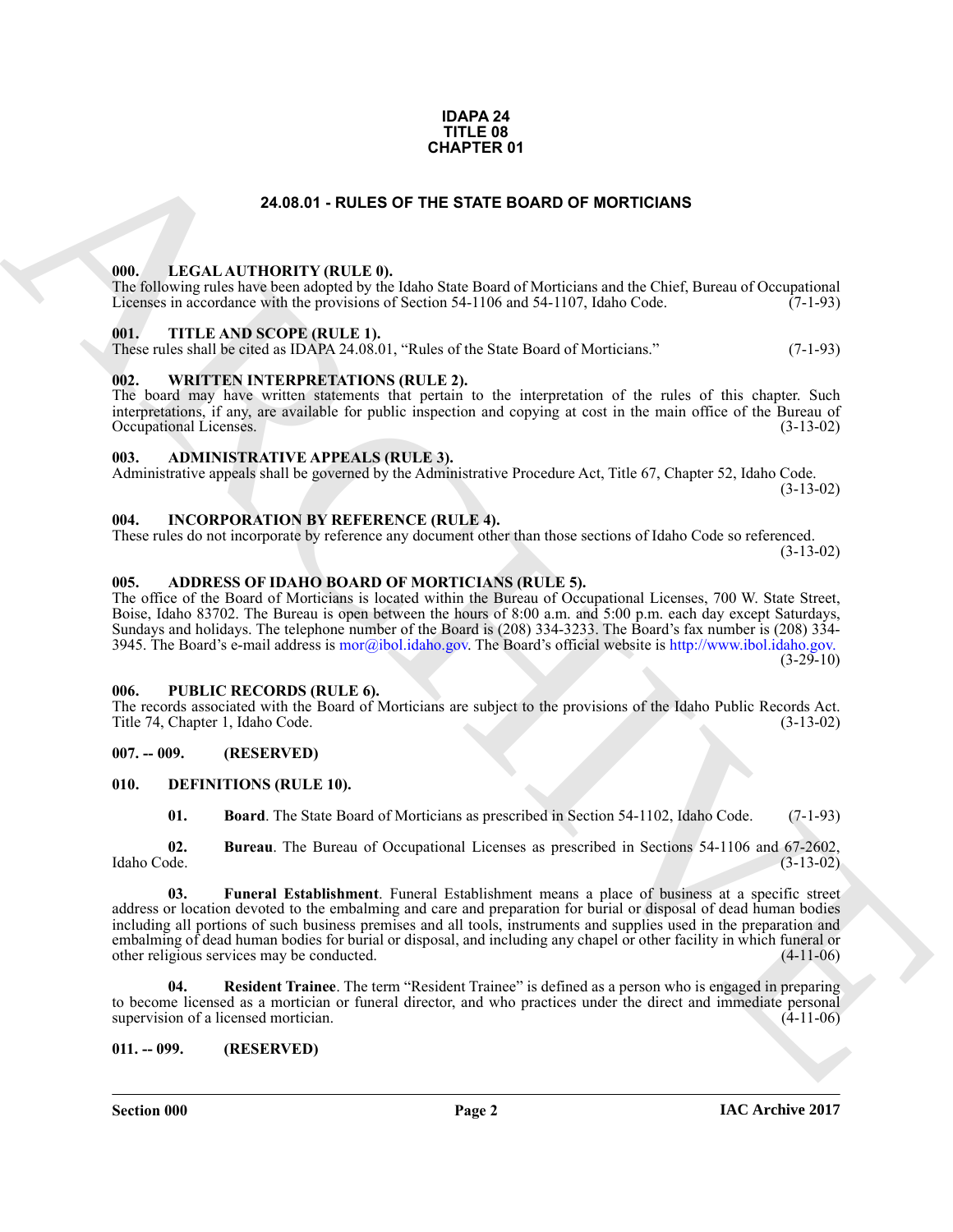#### <span id="page-2-9"></span><span id="page-2-0"></span>**100. MEETINGS (RULE 100).**

The board shall hold meetings no less than annually at such times and places as determined by the board. The annual election of chairman will be held during the first meeting of each fiscal year. The chairman of the board shall preside at all meetings, appoint all committees, and perform all the functions incidental to the office of chairman. (4-11-06)

#### <span id="page-2-1"></span>**101. -- 149. (RESERVED)**

#### <span id="page-2-13"></span><span id="page-2-2"></span>**150. TIME OF EXAMINATIONS (RULE 150).**

Examinations will be held no less than semi-annually at such times or places as the Board may determine. (4-11-06)

#### <span id="page-2-3"></span>**151. -- 199. (RESERVED)**

#### <span id="page-2-7"></span><span id="page-2-4"></span>**200. APPLICATION AND PHOTOGRAPH (RULE 200).**

Application must be postmarked sixty (60) days prior to the date of examination, and must be accompanied by an unmounted passport photograph of the applicant, taken within three (3) months preceding the date of application.

(3-13-02)

<span id="page-2-8"></span>**01. Lack of Activity**. If an applicant fails to respond to a Board request or an application has lacked activity for twelve (12) consecutive months, the application on file with the Board will be deemed denied and will be terminated upon a thirty (30) day written notice, unless good cause is demonstrated to the Board. (3-25-16)

#### <span id="page-2-5"></span>**201. -- 249. (RESERVED)**

#### <span id="page-2-10"></span><span id="page-2-6"></span>**250. RESIDENT TRAINEE (RULE 250).**

A Resident Trainee is a person who is licensed to train, under the direct and immediate supervision of a sponsoring mortician, to become a licensed mortician or funeral director. (4-7-11) mortician, to become a licensed mortician or funeral director.

#### <span id="page-2-12"></span>**01. Training Requirements**. (4-7-11)

**Example 20** Conception of Example 1. Every a smalle since the space of the State Board of Models in the space of the space of the space of the smalle section of the smalle section of the smalle section of the smalle sect **a.** Training requires the Resident Trainee's diligent attention to the subject matter in the course of regular and full-time paid employment. Full-time employment requires that the Resident Trainee be employed for at least thirty-six (36) hours per week for fifty (50) weeks per year within the mortuary where the Resident Trainee's sponsoring mortician is the practicing, resident mortician. (4-7-11)

At least three-fourths (3/4) of the Resident Trainee's training must consist of the sponsoring mortician instructing and demonstrating practices and procedures to increase the Resident Trainee's knowledge of the service performed by a mortician or a funeral director as defined in Chapter 11. Title 54, Idaho Code. (4 service performed by a mortician or a funeral director as defined in Chapter 11, Title 54, Idaho Code.

For the balance of the required hours, the sponsoring mortician, or his licensed appointee, must be lable to consult with the Resident Trainee. (4-7-11) immediately available to consult with the Resident Trainee.

| All training must occur within Idaho.                  | $(4-7-11)$ |
|--------------------------------------------------------|------------|
| A Resident Trainee shall not sign a death certificate. | $(4-7-11)$ |

- <span id="page-2-11"></span>**02. Sponsoring Mortician**. A sponsoring mortician must:  $(4-7-11)$
- **a.** Be an Idaho-licensed mortician who practices as a full-time resident mortician in Idaho.  $(4-7-11)$
- **b.** Not serve as the sponsoring mortician for more than two (2) "Resident Trainees at any given time."  $(4-7-11)$

**c.** Supervise and instruct the Resident Trainee, and provide demonstrations for and consultations to lent Trainee, as described in Subsection 250.01, of this rule. (4-7-11) the Resident Trainee, as described in Subsection 250.01, of this rule.

**d.** Complete and co-sign, with the Resident Trainee, quarterly and final reports. These reports must be completed on forms approved by the Board and document the information described in Subparagraphs 250.04.c. and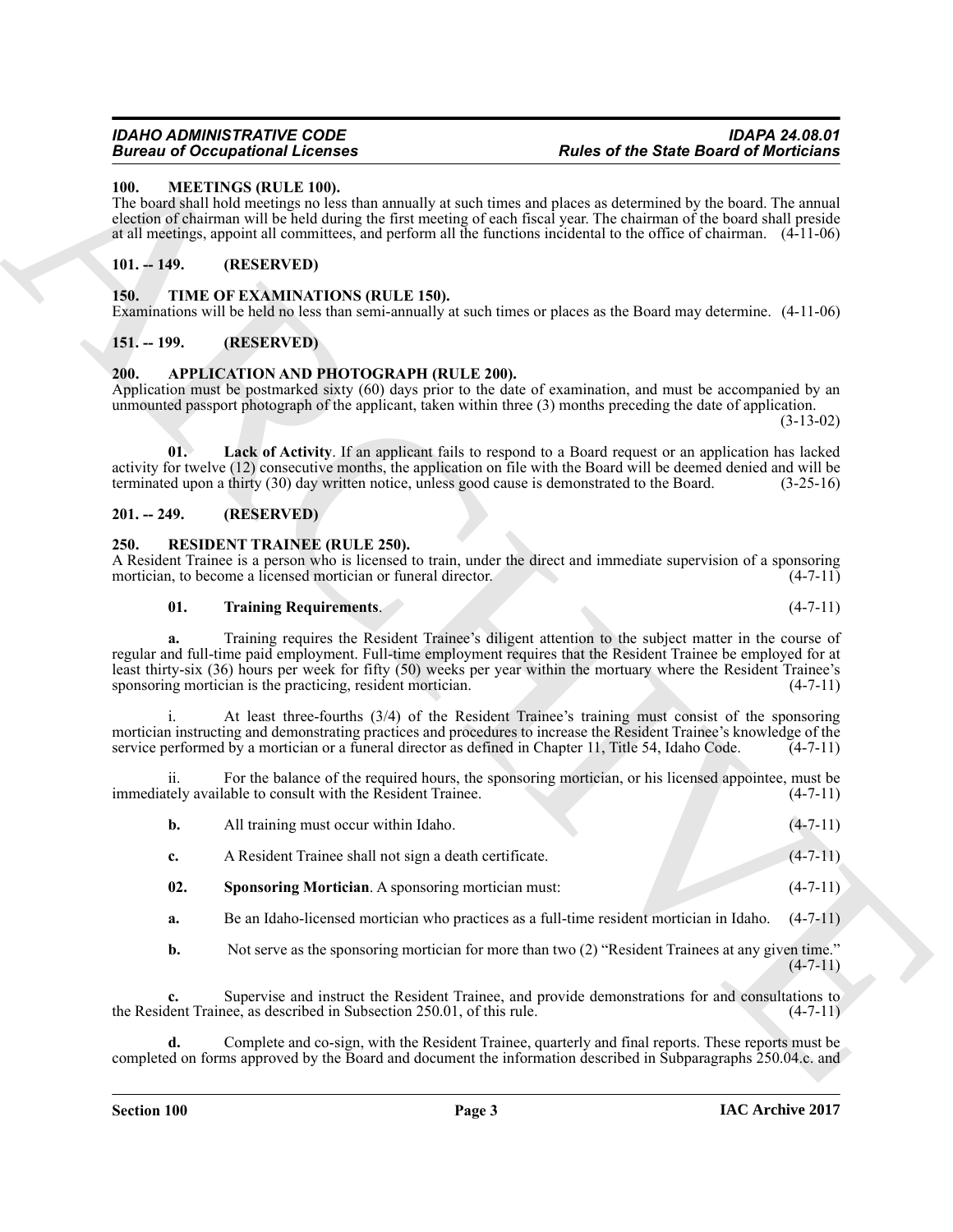250.04.d., of this rule. The sponsoring mortician must promptly submit a report after the period of time covered by the report ends. For example, the sponsoring mortician must promptly submit the first quarter report after the first quarter ends, etc. (4-7-11) quarter ends, the second quarter report after the second quarter ends, etc.

<span id="page-3-3"></span>**e.** Promptly notify the Board in writing if a Resident Trainee's training is terminated, including termination due to interruption as specified in Subsection 250.05, of this rule and submit a final report documenting training up to the termination date. training up to the termination date.

Between Occupation Licenses<br>
SEU and Comparison the materials and performance and the set of SM and Comparison in the set of SM and Comparison in the set of SM and The set of SM and The set of SM and The set of SM and The **03. Eligibility to Be Licensed**. A person may not be licensed as a "Resident Trainee" if the person has practiced as a Resident Trainee or apprentice for a total cumulative period of more than three (3) years in Idaho, unless approved by the Board for good cause. For purposes of accounting for total cumulative training as a Resident Trainee, the sponsoring mortician must notify the Bureau at the beginning and termination of the training period. When a Resident Trainee completes training, the Resident Trainee must complete the remaining qualifications for licensure as a mortician or funeral director within the following three (3) years or show good reason for further delay. (3-29-17)

#### <span id="page-3-5"></span>**04. Resident Trainee Applicants to Qualify**. (7-1-93)

**a.** An applicant for a Resident Trainee license must apply on Board-approved forms and pay the ate fee. The applicant must: (4-7-11) appropriate fee. The applicant must:

i. Be at least eighteen (18) years of age; (4-7-11)

iii. Have graduated from an accredited high school or have received an equivalent education as ed by the standards set and established by the state board of education; (4-7-11) determined by the standards set and established by the state board of education;

iv. Provide a photo as specified in Section 200 of this rule; and (4-7-11)

Identify the sponsoring mortician and the funeral establishment in which the applicant will train. The applicant must promptly notify the Board in writing if this information changes during the training period.

 $(4 - 7 - 11)$ 

**b.** The effective date of the resident training shall be determined by the board at its next meeting. In no case shall it be prior to the date the application, together with the required fees, are received in the office of the Bureau. (4-11-06)

**c.** Resident Trainees pursuing a mortician license must complete and co-sign, with the sponsoring mortician, quarterly and final reports documenting that the applicant has assisted in embalming at least twenty-five (25) dead human bodies and assisted in making at least twenty-five (25) funeral arrangements and in conducting at least twenty-five (25) funerals under supervision. (4-7-11)

**d.** Resident Trainees pursuing a funeral director license must complete and co-sign, with the sponsoring mortician, quarterly and final reports documenting that the applicant has assisted in making at least twenty-five (25) funeral arrangements and in conducting at least twenty-five (25) funerals under supervision.

 $(4 - 7 - 11)$ 

<span id="page-3-4"></span>**05. Interruption in Training**. An interruption in training of sixty (60) days or more constitutes on of training. termination of training.

#### <span id="page-3-0"></span>**251. -- 299. (RESERVED)**

#### <span id="page-3-2"></span><span id="page-3-1"></span>**300. APPLICATIONS AND EXAMINATION (RULE 300).**

In order to be admitted to the examination, the applicant must submit a completed application on forms provided by the bureau and provide all requested documentation including proof of having completed the training period as prescribed by law and these rules, and meet the specific requirements for license as set forth in Section 54-1109 of the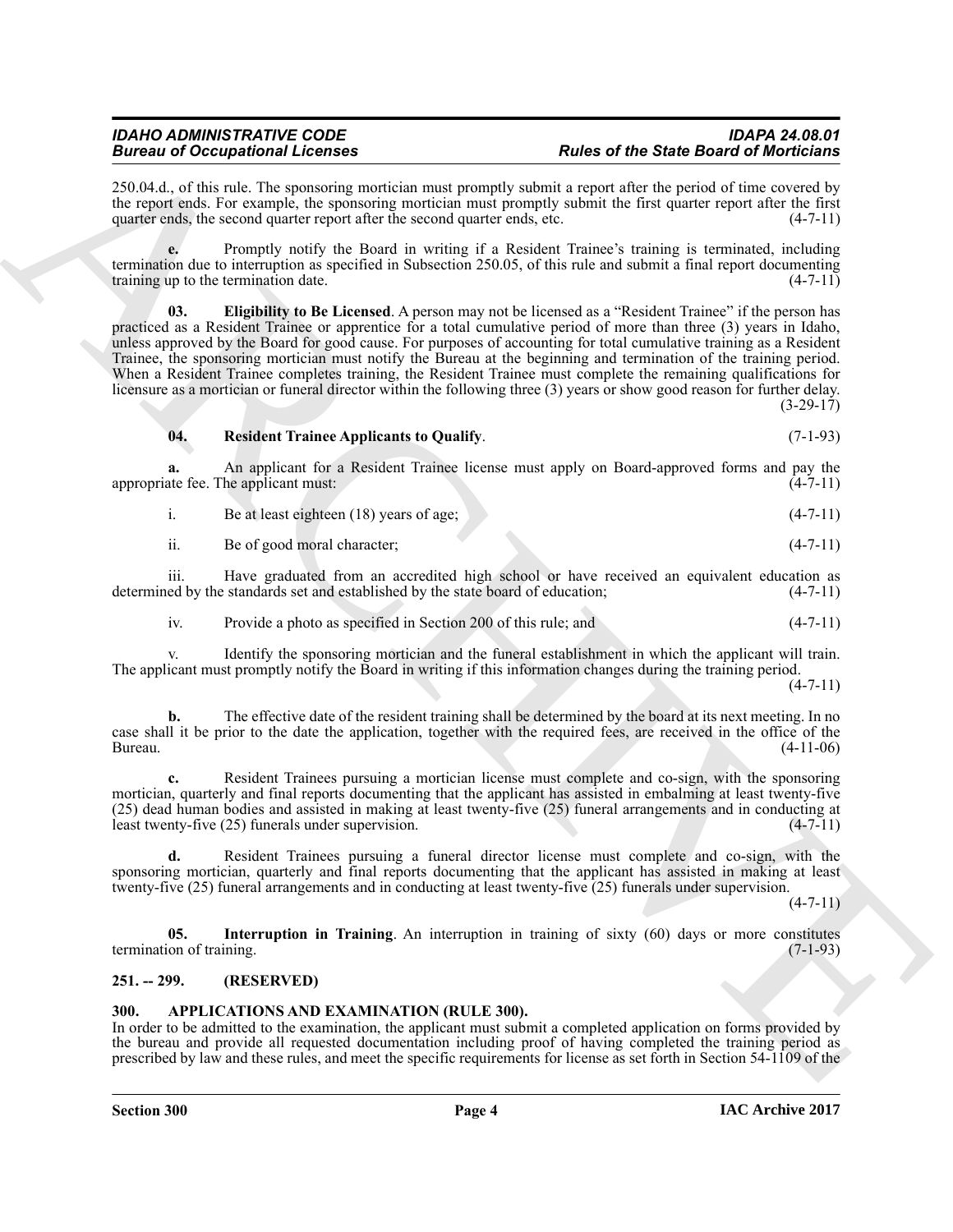Idaho Code as follows: (4-11-06)

<span id="page-4-2"></span>**01. Age**. Applicant must have attained the age of twenty-one (21) years by the time of examination. (7-1-93)

<span id="page-4-6"></span><span id="page-4-5"></span>**02. Moral Character**. Must be of good moral character. (7-1-93)

<span id="page-4-4"></span>**03. Mortician Educational Requirements**. Applicants for a mortician license must have completed and received credit for at least sixty (60) semester hours or ninety (90) quarter hours instruction in a duly accredited college or university and has obtained at least a C grade average for all courses of instruction; provided, however, at least three-fourths (3/4) of all such credits must be for courses in fields of liberal arts, business or science directly relating to the knowledge required to successfully compete in the field of mortuary science. In questionable cases the decision of the board shall be final. These requirements shall be in addition to and not considered a part of the completion of and graduation from a mortuary college accredited by the American Board of Funeral Service Education that includes an embalming course of study. (4-11-06)

Eulies of the Slate Board of Monteix and<br>
blues visit is killed to the Slate Board of Monteix in the Slate Board of Monteix in the Slate Board of Monteix (1-11-8)<br>
12. Mars I. Ange Any Fear man have similar the spectrosco **04. Funeral Director Educational Requirements**. Applicants for a funeral director license must have completed and received at least sixty (60) semester hours' or ninety (90) quarter-hours' instruction from a duly accredited college or university and has obtained at least a C grade average for all courses of instruction; provided, however, at least three-fourths (3/4) of all such credits must be for courses in the fields of liberal arts, business or science as defined and specified by the board. These requirements shall be in addition to completion of at least fifteen (15) semester credit hours or the equivalent from a mortuary college accredited by the American board of funeral service education, inc., or such credits as are otherwise approved by the board, with course of study to include business law, psychology, sociology, funeral service counseling, funeral service management and other classes that relate to conducting funeral business.

<span id="page-4-7"></span><span id="page-4-3"></span>**05.** Photo A photo as specified in Section 200 of these rules.  $(4-11-06)$ 

**06. Completion of One Year as a Resident Trainee**. Must have served one (1) year as required by a Resident Trainee and receive certification from a sponsoring mortician in Idaho. (4-11-06) statute as a Resident Trainee and receive certification from a sponsoring mortician in Idaho.

**a.** An applicant pursuing licensure as a mortician must document on Board-approved forms that the applicant has assisted in embalming at least twenty-five (25) dead human bodies and assisted in making at least twenty-five (25) funeral arrangements and in conducting at least twenty-five (25) funerals under the supervision of a sponsoring mortician. (4-7-11) sponsoring mortician.

**b.** An applicant pursuing licensure as a funeral director must document on Board-approved forms that the applicant has assisted in making at least twenty-five (25) funeral arrangements and in conducting twenty-five (25) funerals under the supervision of a sponsoring mortician. (4-7-11)

#### <span id="page-4-0"></span>**301. -- 324. (RESERVED)**

<span id="page-4-8"></span><span id="page-4-1"></span>**325. APPROVED EXAMINATION (RULE 325).**

Applicants for licensure shall successfully pass the examinations set forth below. (3-16-04)

<span id="page-4-10"></span>**01. Mortician Examination**. The Mortician examination shall consist of: (3-16-04)

**a.** All sections of the International Conference of Funeral Service Examining Board's National Board (3-16-04) Examination; and

**b.** The examination of the laws and rules of the state of Idaho relating to the care, disinfection, preservation, burial, transportation, or other final disposition of human remains; and (3-16-04)

**c.** The examination of the rules of the Department of Health and Welfare relating to infectious and quarantine. (3-16-04) diseases and quarantine.

<span id="page-4-9"></span>**02. Funeral Director**. The funeral director examination shall consist of: (3-16-04)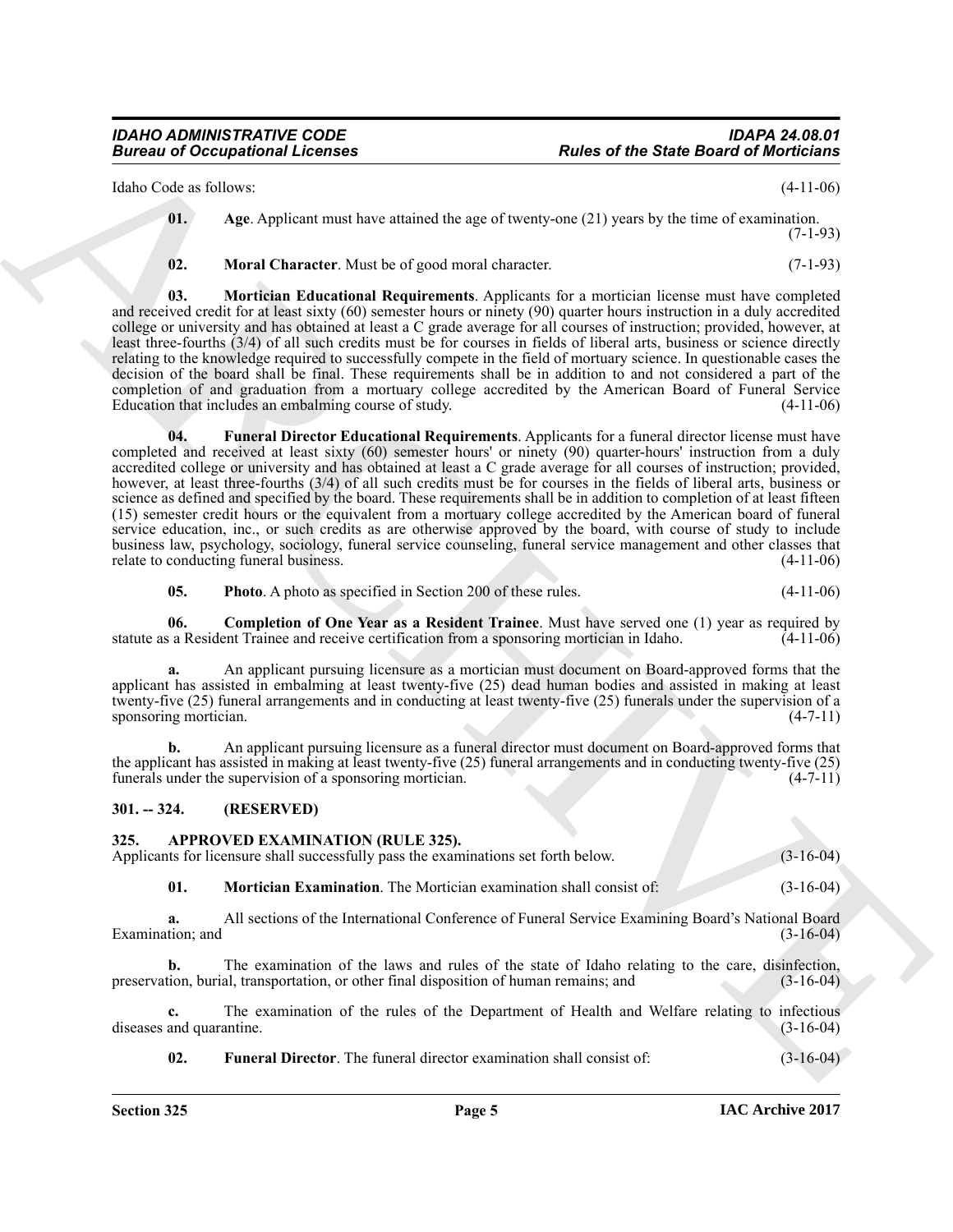**a.** The Arts section of the State Based Examination conducted by the International Conference of Funeral Service Examination Board; and (4-2-08)

**b.** The examination of the laws and rules of the state of Idaho relating to the care, disinfection, preservation, burial, transportation, or other final disposition of human remains; and (3-16-04)

**c.** The examination of the rules of the Idaho Department of Health and Welfare relating to infectious and quarantine. (3-16-04) diseases and quarantine.

<span id="page-5-6"></span>**03.** Grading. The required average grade to pass the examination is seventy-five percent (75%). Provided further, that where the applicant has a score of less than seventy percent (70%) in one (1) or more subjects, such applicant shall not be passed, notwithstanding that his average mark may be higher than seventy-five percent (75%), however, should the applicant apply for reexamination he may, by board approval, be required to retake only that portion of the examination which he failed in previous examination. (3-16-04)

#### <span id="page-5-0"></span>**326. -- 349. (RESERVED)**

#### <span id="page-5-10"></span><span id="page-5-1"></span>**350. ENDORSEMENT (RULE 350).**

Refer to Section 54-1109(3) and (4), Idaho Code. (3-16-04)

<span id="page-5-2"></span>**351. -- 399. (RESERVED)**

#### <span id="page-5-11"></span><span id="page-5-3"></span>**400. EXPIRATION OF LICENSE (RULE 400).**

All licenses shall expire each year and will be cancelled if not renewed by payment of the required fee before the birthdate of the license holder. There will be no grace period. (3-16-04) birthdate of the license holder. There will be no grace period.

#### <span id="page-5-4"></span>**401. -- 409. (RESERVED)**

#### <span id="page-5-7"></span><span id="page-5-5"></span>**410. CONTINUING EDUCATION (RULE 410).**

In order to protect the public health and safety and promote the public welfare, the Board has adopted the following rules for continuing education. (3-29-10) rules for continuing education.

<span id="page-5-8"></span>**01. Continuing Education (CE) Requirement**. Each Idaho licensed mortician and funeral director must successfully complete a minimum of eight (8) hours of continuing education annually for license renewal.

 $(3-29-10)$ 

**a.** Beginning July 1, 2011, each licensee must certify on their renewal application form that compliance with the annual CE requirements has been met during the previous twelve (12) months. The Board may conduct such continuing education audits and require verification of attendance as deemed necessary to ensure<br>compliance with the CE requirements. compliance with the CE requirements.

**b.** A licensee is considered to have satisfied the CE requirements for the first renewal of the initial (3-29-10)  $l$  (3-29-10)  $(3-29-10)$ 

<span id="page-5-9"></span>After July 1, 2011, and prior to reinstatement of a license lapsed, canceled, or otherwise nonrenewed for less than five (5) years, the applicant must provide proof of attendance of eight (8) hours of continuing education for the previous twelve (12) months. A license that has lapsed, been canceled, or otherwise not renewed for more than five (5) years may be reinstated in accordance with Section 67-2614, Idaho Code. (3-29-10) more than five  $(5)$  years may be reinstated in accordance with Section 67-2614, Idaho Code.

**Example of Note of the State Board of Model Constraints control and the State Board of Model Since Constraints and the State Board of Model Since the State Board of the State Constraints of the State Constraints of the S 02. Credit**. Continuing education credit will only be given for actual time in attendance or for the time spent participating in the educational activity. One (1) hour of continuing education is equal to sixty (60) minutes. Courses taken by correspondence or by computer on-line may be approved for continuing education if the courses require an exam or other proof of successful completion. Only four (4) hours of the required continuing education may be from correspondence, computer on-line, or self-study in each renewal period. The remaining hours must be in an interactive setting that provides the opportunity for participants to communicate directly with the instructor. Each licensee must maintain proof of attendance or successful completion documentation of all continuing education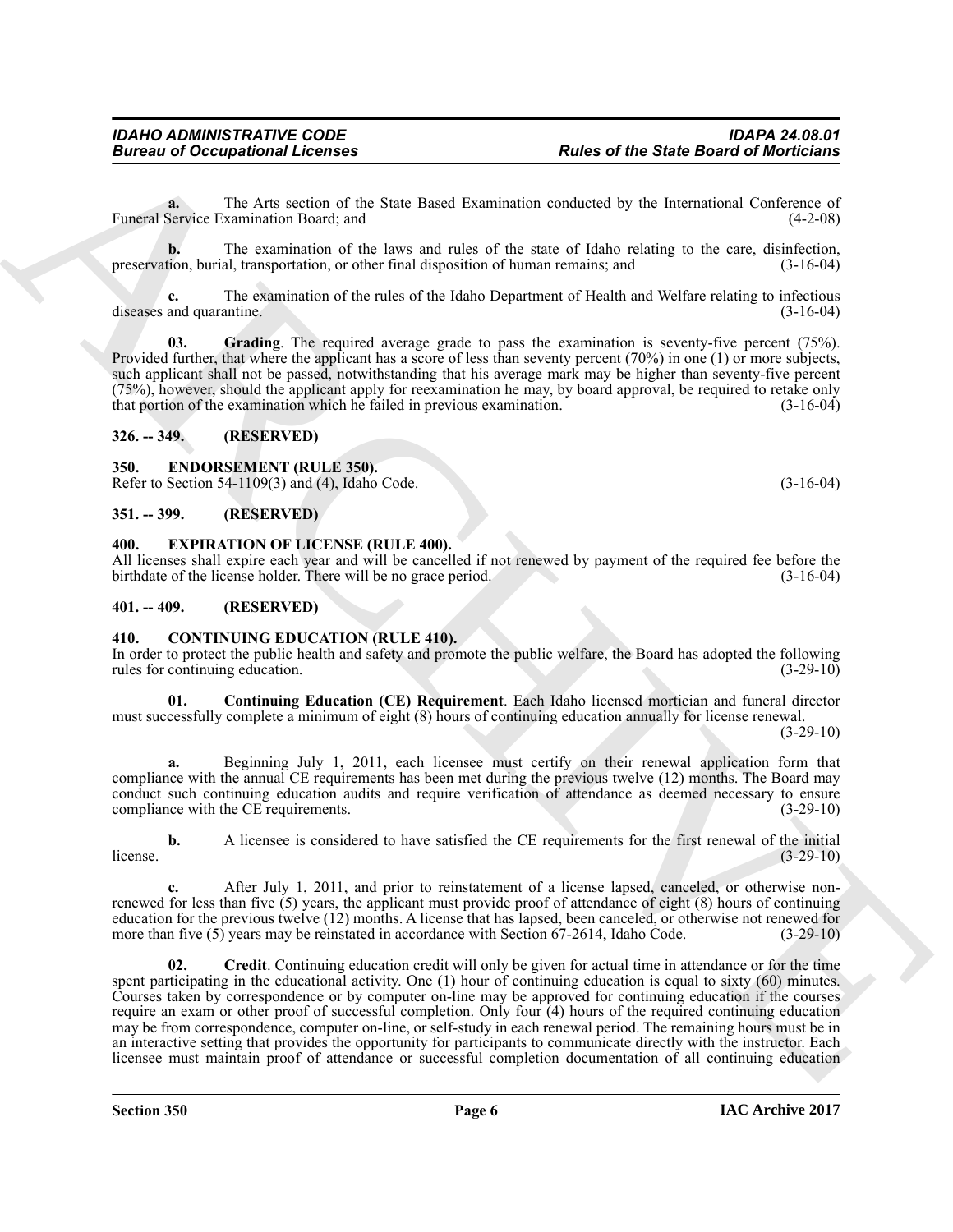#### *IDAHO ADMINISTRATIVE CODE IDAPA 24.08.01 Rules of the State Board of Morticians*

courses for a period of three (3) years. (3-29-10)

**a.** A licensee may carryover a maximum of eight (8) hours of continuing education to meet the next year's continuing education requirement. Only four (4) hours may be carried over from correspondence, computer online, or self-study. (3-29-10)

<span id="page-6-5"></span>**03. Providers/Sponsors/Subjects of Continuing Education**. The continuing education must be provided by a college or university, a national or state association, trade group, or other person or entity approved by the Board and must be germane to the license held. Continuing education may include, but shall not be limited to, the following subject areas: (3-29-10) (3-29-10)

**a.** Public Health and Technical. This includes, but is not limited to, embalming, restorative art, after an procurement, sanitation, and infection control. (3-29-10) care, organ procurement, sanitation, and infection control.

**b.** Business Management. This includes, but is not limited to, computer application, marketing, l management, accounting, or comparable subjects. (3-29-10) personnel management, accounting, or comparable subjects.

**c.** Social Science. This includes, but is not limited to, communication skills (both written and oral), sociological factors, counseling, grief psychology, funeral customs, or comparable subjects. (3-29-10)

**d.** Legal, Ethical, Regulatory. This includes, but is not limited to, OSHA (Occupational Safety and Health Association), FTC (Federal Trade Commission), ethical issues, legal interpretations, or comparable subjects.  $(3-29-10)$ 

<span id="page-6-7"></span>**04. Verification of Attendance**. Each licensee must maintain verification of attendance by securing authorized signatures or other documentation from the course instructors or sponsoring institution substantiating any and all hours attended by the licensee. (3-29-10) and all hours attended by the licensee.

<span id="page-6-4"></span>**05. Failure to Fulfill the Continuing Education Requirements**. The license will not be renewed for a licensee who fails to certify compliance with CE requirements. A licensee who makes a false attestation regarding compliance with the CE requirements is subject to disciplinary action by the Board. (3-29-10) compliance with the CE requirements is subject to disciplinary action by the Board.

<span id="page-6-6"></span>**Special Exemption**. The Board has authority to make exceptions for reasons of individual hardship, including health, when certified by a medical doctor, or other good cause. Each licensee must provide any information requested by the Board to assist in substantiating hardship cases. This exemption is granted at the sole discretion of the Board. Request for special exemption must be made prior to licensure renewal. (3-29-10)

#### <span id="page-6-0"></span>**411. -- 424. (RESERVED)**

#### <span id="page-6-10"></span><span id="page-6-1"></span>**425. MAINTENANCE OF PRE-NEED TRUST ACCOUNT FEES (RULE 425).**

Maintenance of pre-need trust accounts fee. Pursuant to Section 54-1134 D, Idaho Code, a fee not to exceed ten percent (10%) of the annual earned interest income may be charged for maintenance of pre-need trust accounts. (4-11-06)

#### <span id="page-6-2"></span>**426. -- 449. (RESERVED)**

#### <span id="page-6-8"></span><span id="page-6-3"></span>**450. FUNERAL ESTABLISHMENT AND CREMATORY ESTABLISHMENT (RULE 450).**

Forces of Decomprisons of Licenses<br>
Sources of the State Board of Moritisms<br>
Notes of the State Board of Moritisms<br>
Notes of the State Board of Morels (1982)<br>
1983, Alliance A. Forces was carrotted a position of eight (4) All applicants for establishment license shall submit a completed application on a form approved by the Board. All newly licensed establishments and all branch or satellite facilities must meet the same requirements for licensure. A walk-through inspection of the establishment must be arranged and completed within six (6) months of the Board's review of the application or the application will be deemed denied and will be terminated upon a thirty (30) day written notice, unless good cause is demonstrated to the Board. (3-25-16)

**01.** Contents of Application. Each applicant for a license to operate a funeral establishment or y establishment in Idaho shall document the following: (4-2-08) crematory establishment in Idaho shall document the following:

<span id="page-6-9"></span>**a.** Name and address of owner whether individual or entity; and  $(4-2-08)$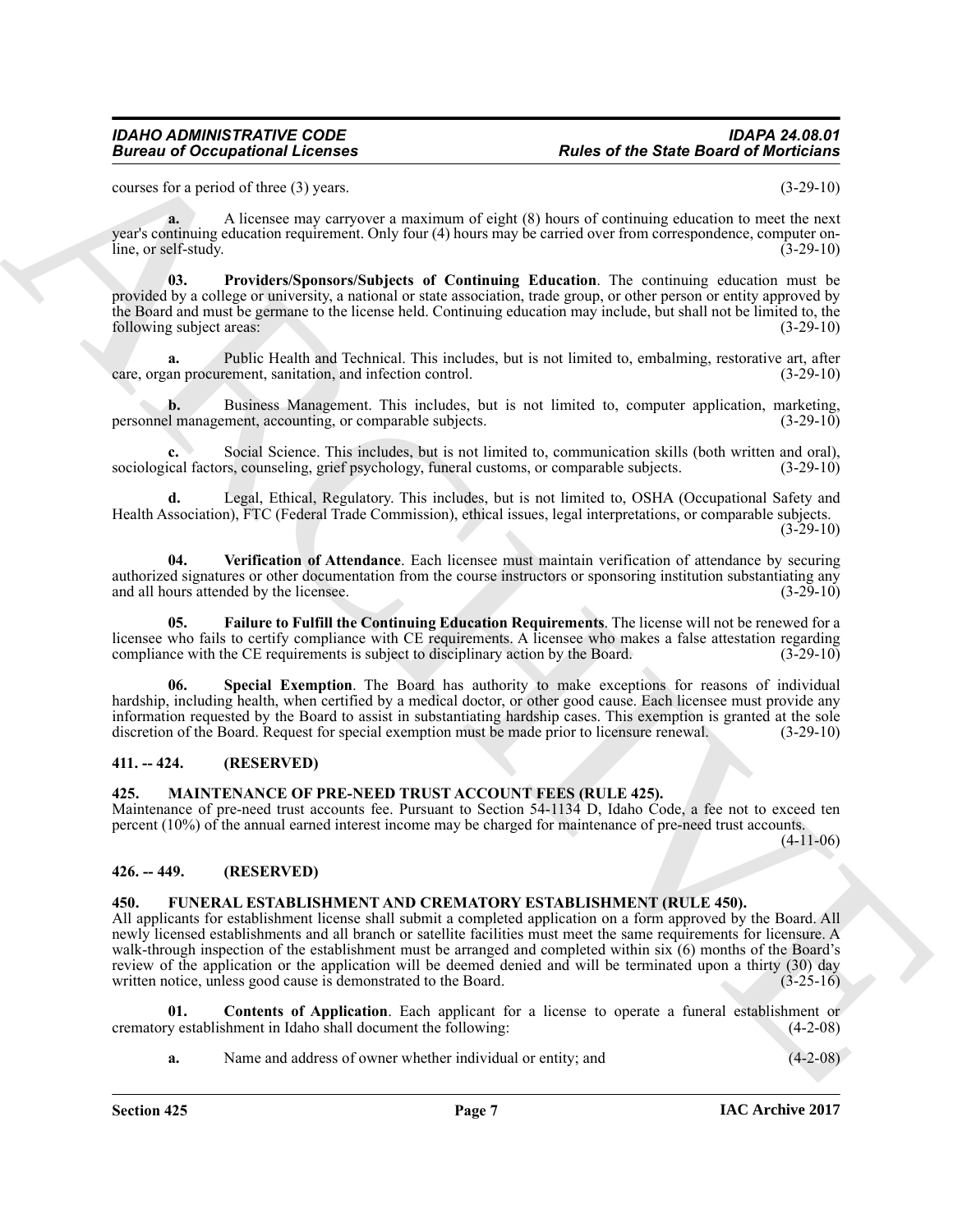|                                                                                                                                                       | <b>Bureau of Occupational Licenses</b>                                                                                                                                                                                                                                                                                                                                                                                                                                                                           | <b>Rules of the State Board of Morticians</b> |             |
|-------------------------------------------------------------------------------------------------------------------------------------------------------|------------------------------------------------------------------------------------------------------------------------------------------------------------------------------------------------------------------------------------------------------------------------------------------------------------------------------------------------------------------------------------------------------------------------------------------------------------------------------------------------------------------|-----------------------------------------------|-------------|
| $\mathbf{b}$ .                                                                                                                                        | Notarized signature of applicant or authorized agent; and                                                                                                                                                                                                                                                                                                                                                                                                                                                        |                                               | $(4-2-08)$  |
| c.                                                                                                                                                    | Name and license number of responsible licensee; and                                                                                                                                                                                                                                                                                                                                                                                                                                                             |                                               | $(4-2-08)$  |
| d.                                                                                                                                                    | Other such information as the board may require.                                                                                                                                                                                                                                                                                                                                                                                                                                                                 |                                               | $(4-2-08)$  |
| 02.                                                                                                                                                   | Change in Ownership or Location. Any change in the ownership or location of a funeral<br>establishment shall constitute a new funeral establishment for the purposes of licensure.                                                                                                                                                                                                                                                                                                                               |                                               | $(7-1-93)$  |
| 03.<br>following:                                                                                                                                     | Funeral Establishment. All funeral establishments shall be required to provide each of the                                                                                                                                                                                                                                                                                                                                                                                                                       |                                               | $(4-2-08)$  |
| a.                                                                                                                                                    | An operating room and necessary equipment for embalming;                                                                                                                                                                                                                                                                                                                                                                                                                                                         |                                               | $(4-2-08)$  |
|                                                                                                                                                       | A selection room for caskets and merchandise which may include video, catalogs, and electronic<br>depiction of caskets and merchandise;                                                                                                                                                                                                                                                                                                                                                                          |                                               | $(4-2-08)$  |
| c.                                                                                                                                                    | A chapel where funeral or other religious ceremonies may be held; and                                                                                                                                                                                                                                                                                                                                                                                                                                            |                                               | $(4-2-08)$  |
| d.                                                                                                                                                    | A room for viewing and visitation.                                                                                                                                                                                                                                                                                                                                                                                                                                                                               |                                               | $(4-2-08)$  |
| 04.                                                                                                                                                   | Funeral Firm. Every funeral firm in the state of Idaho and/or licensee thereof shall give or cause to<br>be given to the person or persons making funeral arrangements or arranging for the disposition of the dead human<br>body at the time of said arrangements and prior to rendering that service or providing that merchandise, a written<br>statement showing to the extent then known the following:                                                                                                     |                                               | $(7-1-93)$  |
| a.                                                                                                                                                    | The price of the service that the person or persons have selected and what is included therein.                                                                                                                                                                                                                                                                                                                                                                                                                  |                                               | $(7-1-93)$  |
| b.                                                                                                                                                    | The prices of each of the supplementary items of service and/or merchandise requested.                                                                                                                                                                                                                                                                                                                                                                                                                           |                                               | $(7-1-93)$  |
| c.                                                                                                                                                    | The amount involved for each of the items for which the firm will advance monies as an<br>accommodation for the family.                                                                                                                                                                                                                                                                                                                                                                                          |                                               | $(7-1-93)$  |
| d.                                                                                                                                                    | The method of payment.                                                                                                                                                                                                                                                                                                                                                                                                                                                                                           |                                               | $(7-1-93)$  |
| If the quoted price includes a basic component of a funeral or a part thereof which is not desired,<br>е.<br>then a credit thereof should be granted. |                                                                                                                                                                                                                                                                                                                                                                                                                                                                                                                  |                                               | $(7-1-93)$  |
| 05.<br>following:                                                                                                                                     | Crematory Establishment. All crematory establishments shall be required to provide each of the                                                                                                                                                                                                                                                                                                                                                                                                                   |                                               | $(4-2-08)$  |
| a.                                                                                                                                                    | Detailed information regarding each retort, specifically documenting that each retort and<br>accompanying equipment is listed by an approved testing agency as listed in the Uniform Fire Code or in the case of<br>alkaline hydrolysis, a pressurized vessel heated to 150 $\check{C}$ (330 F) for a minimum recommended period of thirty (30)<br>minutes, thereby meeting or exceeding the United States Center for Disease Control (CDC) requirements for the<br>complete destruction of human pathogens; and |                                               | $(3-20-14)$ |
| $\mathbf{b}$ .                                                                                                                                        | One (1) set of blueprints for the proposed new construction or remodeling where the retort is to be<br>located. The blueprints must be approved by the local building department as being in compliance with applicable<br>building codes and ordinances.                                                                                                                                                                                                                                                        |                                               | $(4-2-08)$  |
| 451.                                                                                                                                                  | (RESERVED)                                                                                                                                                                                                                                                                                                                                                                                                                                                                                                       |                                               |             |
|                                                                                                                                                       | MINIMUM STANDARDS (RULE 452).                                                                                                                                                                                                                                                                                                                                                                                                                                                                                    |                                               |             |

<span id="page-7-5"></span><span id="page-7-4"></span><span id="page-7-2"></span>

|  |  | A chapel where funeral or other religious ceremonies may be held; and |  |  | $(4-2-08)$ |
|--|--|-----------------------------------------------------------------------|--|--|------------|
|--|--|-----------------------------------------------------------------------|--|--|------------|

#### <span id="page-7-3"></span><span id="page-7-0"></span>**451. (RESERVED)**

## <span id="page-7-6"></span><span id="page-7-1"></span>**452. MINIMUM STANDARDS (RULE 452).**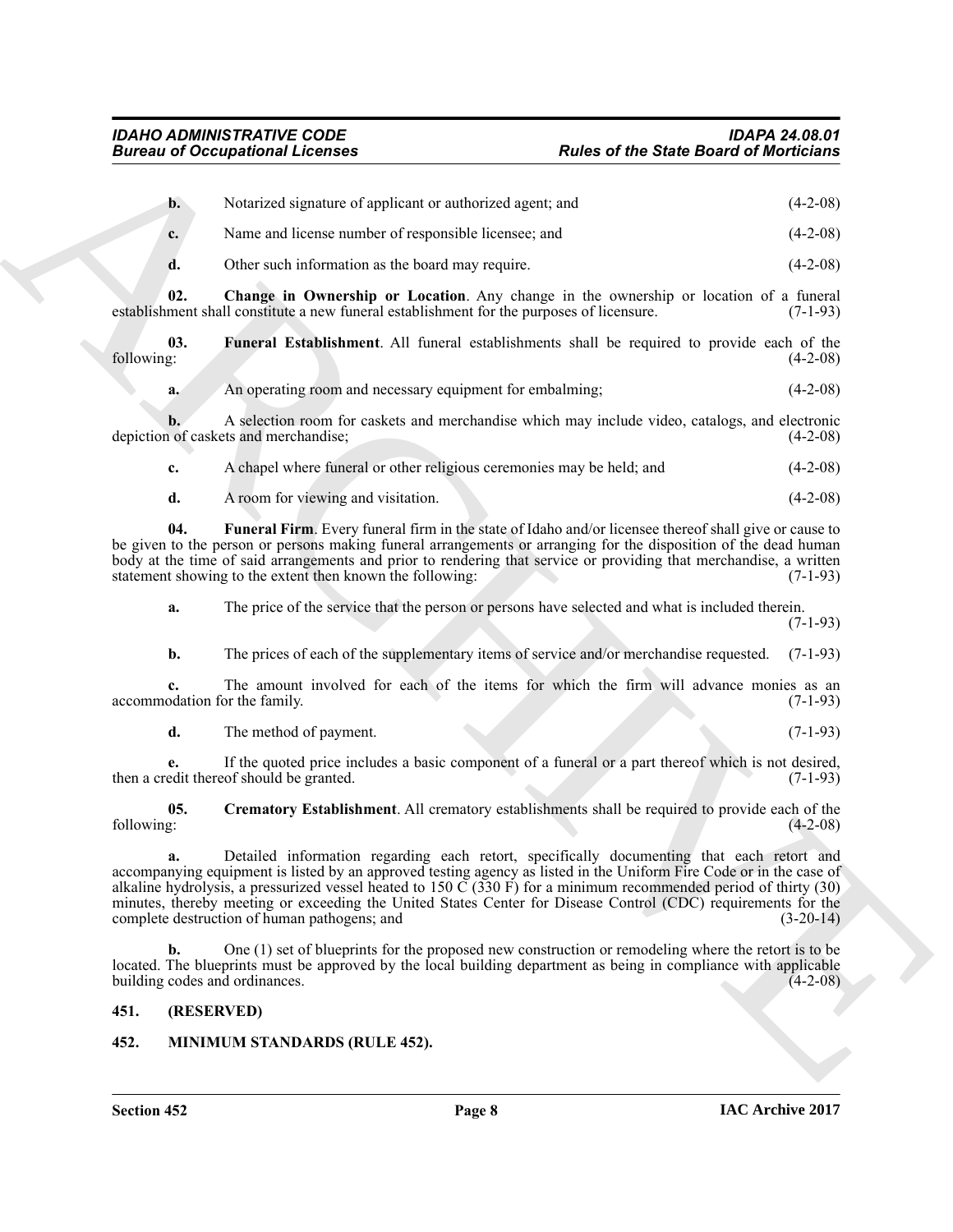#### <span id="page-8-6"></span><span id="page-8-5"></span><span id="page-8-3"></span>*IDAHO ADMINISTRATIVE CODE IDAPA 24.08.01 Rules of the State Board of Morticians*

### <span id="page-8-9"></span><span id="page-8-8"></span><span id="page-8-7"></span><span id="page-8-4"></span><span id="page-8-2"></span><span id="page-8-0"></span>**453. RECEIPT FOR BODIES TO BE CREMATED (RULE 453).**

|                                 | <b>Bureau of Occupational Licenses</b>                                    | <b>Rules of the State Board of Morticians</b>                                                                                                                                                                                                                                                                                                                                                                                                                                        |  |
|---------------------------------|---------------------------------------------------------------------------|--------------------------------------------------------------------------------------------------------------------------------------------------------------------------------------------------------------------------------------------------------------------------------------------------------------------------------------------------------------------------------------------------------------------------------------------------------------------------------------|--|
| 01.                             |                                                                           | <b>Reasonable Sanitation and Safety Required.</b> In the interest of the protection of the public<br>welfare, no license will be issued on an application to operate a funeral establishment or crematory unless it is<br>apparent that the establishment or crematory can and will be operated in a reasonably sanitary and safe manner and<br>that all pertinent federal, state, and local permits have been obtained when operating an alkaline hydrolysis retort.<br>$(3-20-14)$ |  |
| 02.<br>immediately after death. |                                                                           | <b>Reduction of Cremated Remains.</b> No crematory will be licensed or operated unless it is capable<br>of reducing human remains to cremains containing not more than five percent (5%) of the weight of the body<br>$(3-16-04)$                                                                                                                                                                                                                                                    |  |
| 03.                             | occurred gives his written authorization to cremate the body.             | Delay Before Cremation. No dead human body, regardless of cause of death, is to be cremated,<br>nor is actual cremation of such a body to be commenced, unless the county coroner in the county in which the death<br>$(3-16-04)$                                                                                                                                                                                                                                                    |  |
| 04.                             | (36F) or less until buried, cremated, or otherwise disposed of.           | <b>Embalming</b> . If a dead human body is to be held longer than twenty-four (24) hours prior to burial,<br>cremation, or other disposition, the body must be either embalmed or refrigerated at thirty-six degrees Fahrenheit<br>$(4-11-06)$                                                                                                                                                                                                                                       |  |
| 05.                             |                                                                           | <b>Casket Not Necessary</b> . It is not necessary for the body to be in a casket for cremation to take place.<br>$(3-16-04)$                                                                                                                                                                                                                                                                                                                                                         |  |
| a.                              |                                                                           | This is not to be construed to mean that the crematory must cremate without a casket; and<br>$(3-16-04)$                                                                                                                                                                                                                                                                                                                                                                             |  |
| b.<br>sanitary reasons.         |                                                                           | It will not prevent the operators from developing their own internal requirements for aesthetic or<br>$(3-16-04)$                                                                                                                                                                                                                                                                                                                                                                    |  |
| 453.                            | RECEIPT FOR BODIES TO BE CREMATED (RULE 453).                             | The following must be performed by the operator of a crematory upon receipt of a human body for cremation:<br>$(3-16-04)$                                                                                                                                                                                                                                                                                                                                                            |  |
| 01.                             | agent, or another person who delivers such body to the crematory.         | <b>Provide a Receipt</b> . A receipt must be delivered to the licensed mortician or funeral director, his<br>$(3-16-04)$                                                                                                                                                                                                                                                                                                                                                             |  |
| 02.                             | <b>Contents of Receipt.</b> The receipt must show:                        | $(3-16-04)$                                                                                                                                                                                                                                                                                                                                                                                                                                                                          |  |
| a.                              | The name of the decedent whose body was received; and                     | $(3-16-04)$                                                                                                                                                                                                                                                                                                                                                                                                                                                                          |  |
| b.                              | The date on which that body was received; and                             | $(3-16-04)$                                                                                                                                                                                                                                                                                                                                                                                                                                                                          |  |
| c.                              | The place where that body was received; and                               | $(3-16-04)$                                                                                                                                                                                                                                                                                                                                                                                                                                                                          |  |
| d.                              |                                                                           | The name and address of the funeral establishment from whom that body was received; and<br>$(3-16-04)$                                                                                                                                                                                                                                                                                                                                                                               |  |
| e.                              | (1), who actually delivers the body.                                      | The name and address of the person, or the names and addresses of the persons, if more than one<br>$(3-16-04)$                                                                                                                                                                                                                                                                                                                                                                       |  |
| 454.                            | <b>RECORDS OF BODIES (RULE 454).</b>                                      |                                                                                                                                                                                                                                                                                                                                                                                                                                                                                      |  |
| 01.                             | burial, cremation, or other disposition of human remains, disclosing:     | Content of Record. Each funeral establishment and crematory must maintain a record of each<br>$(4-11-06)$                                                                                                                                                                                                                                                                                                                                                                            |  |
| a.                              | The name of the decedent; and                                             | $(4-11-06)$                                                                                                                                                                                                                                                                                                                                                                                                                                                                          |  |
| b.                              | authorizing the burial, cremation, or other disposition of that body; and | The name and address of the person, or names and addresses of the persons if more than one (1),<br>$(4-11-06)$                                                                                                                                                                                                                                                                                                                                                                       |  |

#### <span id="page-8-11"></span><span id="page-8-10"></span><span id="page-8-1"></span>**454. RECORDS OF BODIES (RULE 454).**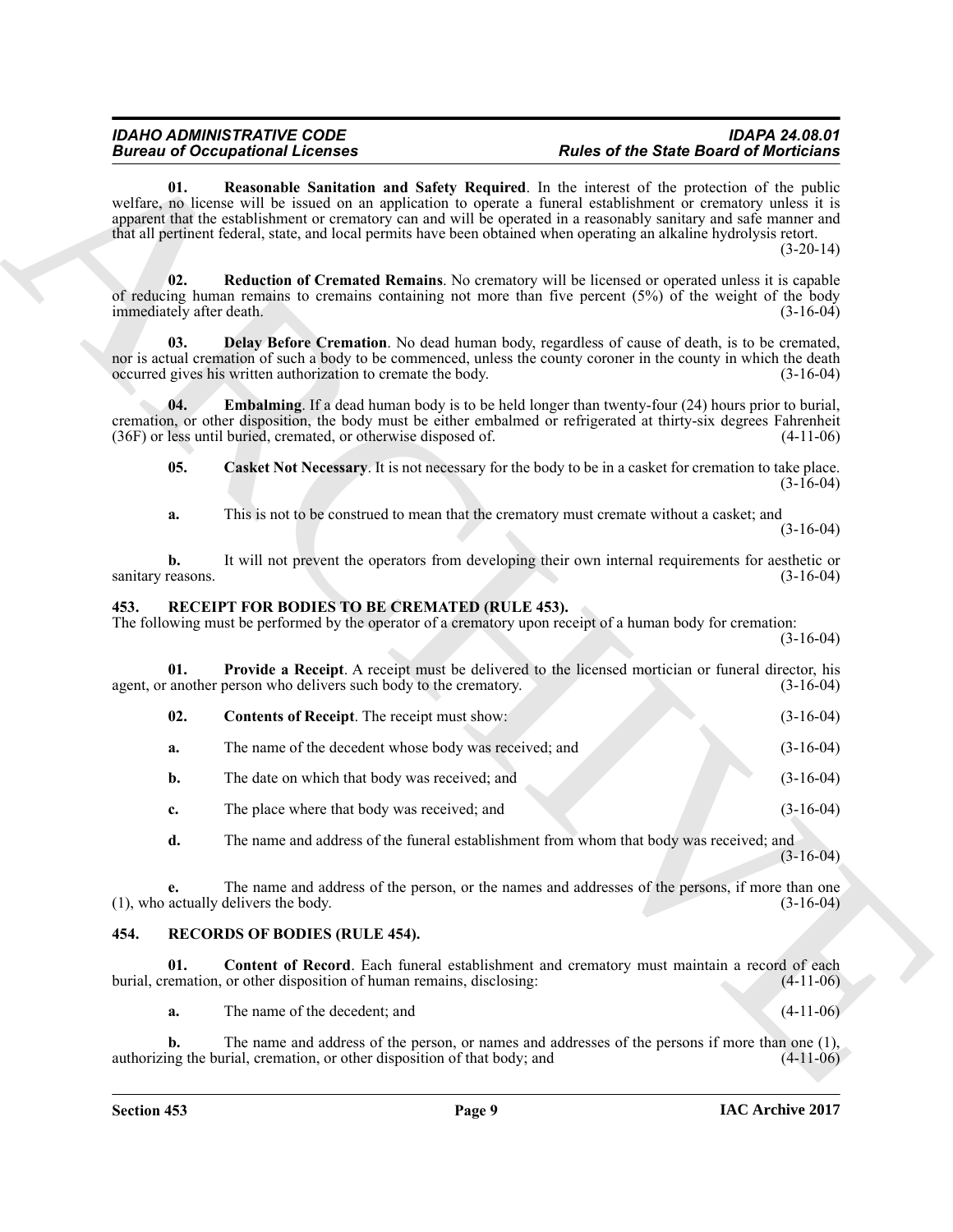| $c_{\cdot}$    | A statement as to whether or not the body was embalmed; and               | $(3-16-04)$ |
|----------------|---------------------------------------------------------------------------|-------------|
| $\mathbf{d}$ . | The date of the burial, cremation, or other disposition of that body; and | $(4-11-06)$ |
| e.             | The subsequent disposal of any cremated remains.                          | $(4-11-06)$ |

## <span id="page-9-21"></span><span id="page-9-18"></span><span id="page-9-0"></span>**455. RESPONSIBILITY, INSPECTION, AND CONFIDENTIALITY OF RECORDS (RULE 455).**

**Example 20** Conceptions **C** Assume the strain of the strain of the strain of Model Conceptions ( $\mu$  1.148)<br>
4. A distinction is to be shown of the both properties and<br>
4. The strain conceptibility for Recent Recent segm **Responsibility for Record.** Records regarding the burial, cremation, and other disposition of human bodies must be made as soon as reasonably possible after the burial, cremation, or other disposition and must be dated and signed by the licensed mortician or funeral director who supervised or was otherwise directly responsible for the burial cremation, or other disposition. (3-20-14) responsible for the burial, cremation, or other disposition.

<span id="page-9-20"></span>**02. Inspection of Records**. Records regarding the receipt, burial, cremation, and other disposition of human bodies must be maintained at the funeral establishment and crematory and be open for inspection at any reasonable time by the Board or its designated representatives. (4-11-06) reasonable time by the Board or its designated representatives.

<span id="page-9-19"></span>**03. Confidentiality of Records**. Any disclosure of information obtained by the Board in connection with licensure activities and records of funerals or cremations must comply with Idaho Public Records Act, Title 74,<br>Chapter 1, Idaho Code. (4-11-06) Chapter 1, Idaho Code.

#### <span id="page-9-1"></span>**456. -- 499. (RESERVED)**

#### <span id="page-9-2"></span>**500. FEES (RULE 500).**

<span id="page-9-15"></span><span id="page-9-14"></span><span id="page-9-10"></span>**01. Funeral Director**. Funeral director - eighty-five dollars (\$85). (3-13-02)

**02. Funeral Establishment**. Funeral establishment - one hundred twenty-five dollars (\$125) (original license/annual renewal).

**03. Crematory Establishment**. Crematory establishment - two hundred dollars (\$200) (original license/annual renewal).

<span id="page-9-16"></span><span id="page-9-13"></span>**04.** Mortician. Mortician - eighty-five dollars (\$85) (original license/annual renewal). (3-13-02)

<span id="page-9-17"></span>**05. Resident Trainee**. Resident trainee - fifty dollars (\$50) (original license/annual renewal).(4-11-06)

<span id="page-9-12"></span><span id="page-9-11"></span><span id="page-9-8"></span>**06. Application Fee**. Application fee - one hundred dollars (\$100). (3-13-02)

**07.** Certificate of Authority. Certificate of Authority - fifty dollars (\$50) (original certificate/annual renewal). (3-13-02) renewal).  $(3-13-02)$ 

#### <span id="page-9-7"></span><span id="page-9-3"></span>**501. DISCIPLINE (RULE 501).**

**01. Civil Fine**. The Board may impose a civil fine not to exceed one thousand dollars (\$1,000) upon a licensee for each violation of Section 54-1116, Idaho Code.

<span id="page-9-9"></span>**Costs and Fees**. The Board may order a licensee to pay the costs and fees incurred by the Board in or prosecution of the licensee if found in violation of Section 54-1116, Idaho Code. (3-20-14) the investigation or prosecution of the licensee if found in violation of Section 54-1116, Idaho Code.

#### <span id="page-9-4"></span>**502. -- 549. (RESERVED)**

#### <span id="page-9-5"></span>**550. RULEMAKING HISTORY PRIOR TO JULY, 1993 (RULE 550).**

Changes and additions to the Rules of the Idaho Board of Morticians - adopted to be effective February 1, 1976. Changes and additions to the Rules of the Idaho Board of Morticians - adopted March 29, 1993, and effective April  $19, 1993.$  (7-1-93)

#### <span id="page-9-6"></span>**551. -- 999. (RESERVED)**